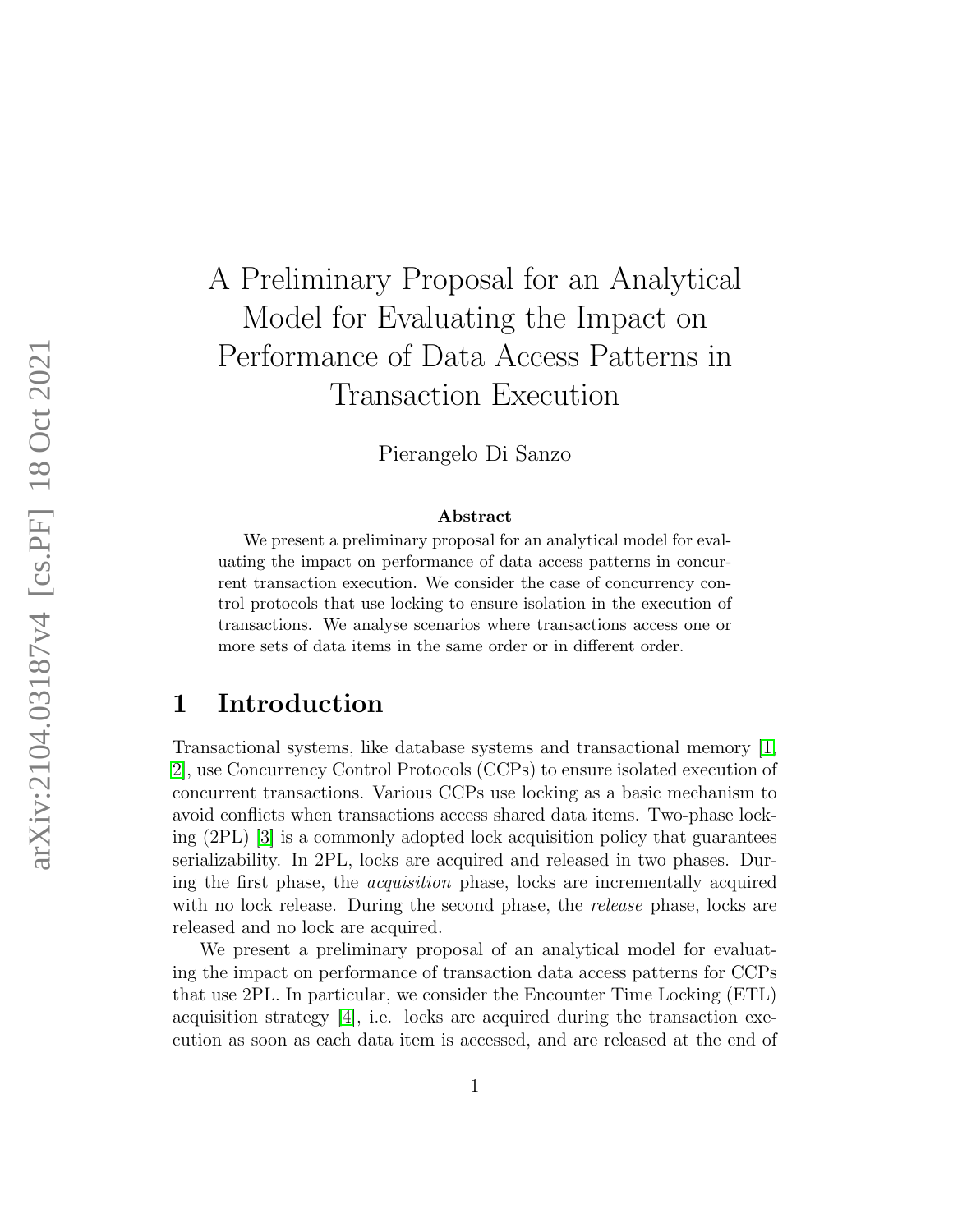the transaction after is has been committed. In the case of lock conflict, the transaction is aborted, all locks are released and the transaction is restarted. We note that, due to abort on lock conflict, deadlock can not occur. We consider different kinds of data access patterns where transactions access one or more sets of data items in the same order or in different order, and we propose a modelling approach for quantify the effects of locking on performance.

### <span id="page-1-0"></span>2 Analysed data access patterns

We consider two different scenarios. In the first one, that we identify as Scenario 1, we consider transactions that access different data tables. We analyse the case in which transactions access data tables according to different orders, and the case in which transactions access data tables according to the same order. Specifically, in the first case, that we identify as Case 1.1, we consider that a subset of the concurrent threads of the application execute transactions that access data tables in the same order, and another subset of threads execute transactions that access data tables in the inverse order. For example, each transaction executed by the first set of threads accesses data table  $A$  and then access data table  $B$ , while each transaction executed by the second set of threads accesses data table B and then accesses data table A. As for the second case, that we identify as Case 1.2, all threads execute transactions that access data tables according to the same order. For example, each transaction accesses data table A and then data table  $B$ . In the second scenario, that we identify as **Scenario 2**, we consider the following two cases. In the first case, Case 2.1, all transactions access data items in single table in a random way. For example, if there are 10 data items in the table and all transactions access 3 data items, a transaction could access in sequence the data items 7, 1, 4 and another transaction could access in sequence the data items  $10, 2, 7$ . In the second case, Case 2.2, all transactions access data items in the data table according to the same ordering rule. For example, in this case the previous sequences of data items accessed by transactions would be 1, 4, 7 and 2, 7, 10, respectively.

We analysed the above-mentioned scenarios with real transactional systems that use 2PL. We observed that, both in the case of transactions accessing different data tables and in the case of transaction accessing data items in a single data table, the average transaction execution time decreases by ordering data accesses according to the same order rule. Thus, to investigate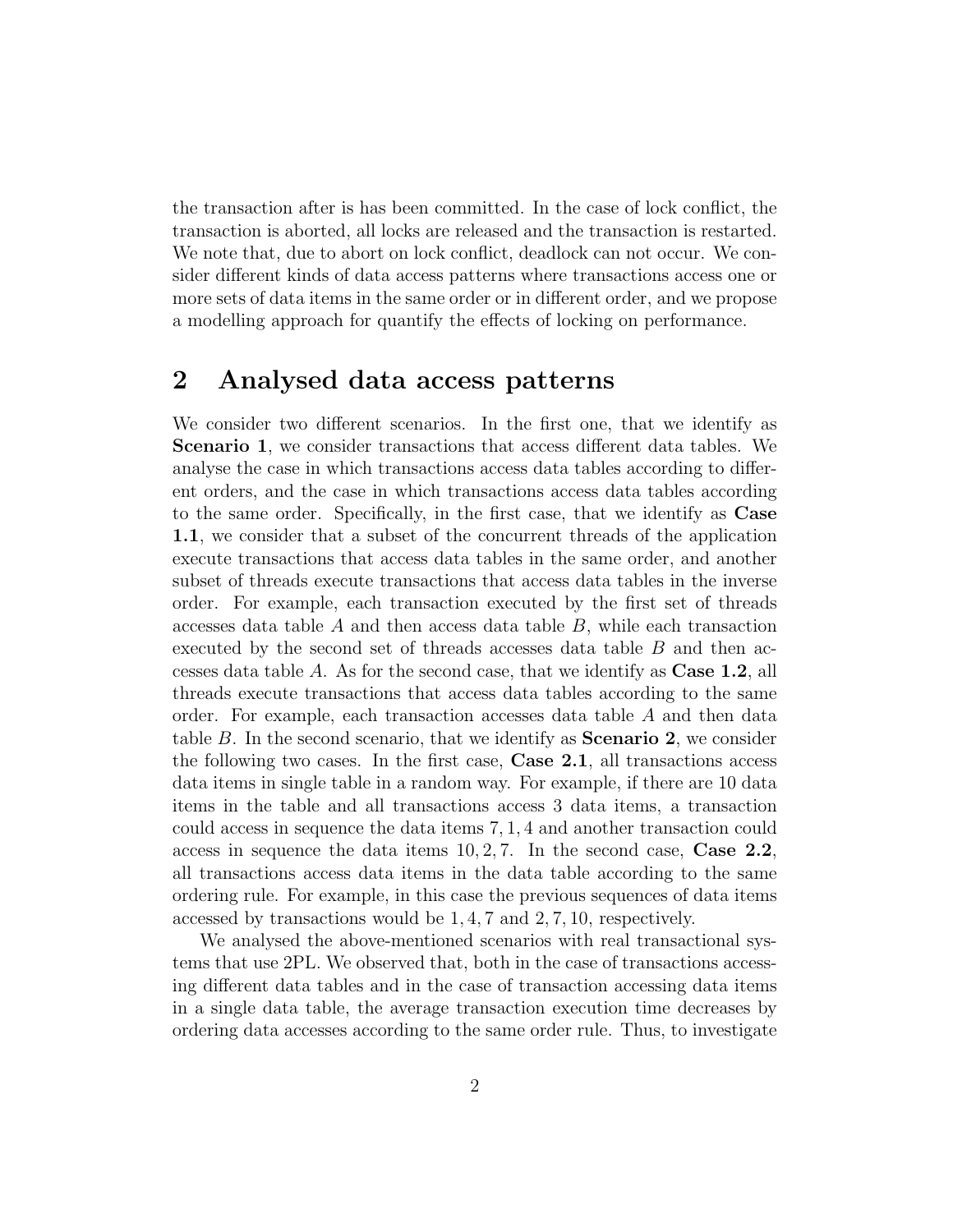this phenomenon from the perspective of the impact of locking, we built an analytical model that captures the effects on the transaction execution time due to the concurrency control protocol depending on the order of accesses to data table and data items. The analytical model we propose is useful to study the phenomena excluding the effects due to shared hardware, like possible effects due to cache memory, or to asymmetric memory accesses in NUMA architectures. In this way, it is possible to isolate and quantify the effect of the concurrency control protocol.

# 3 The Analytical model

The approach that we use to build the analytical model is based on the methodology presented in some previous studies on concurrence control protocols in transactional systems, in particular databases [\[5,](#page-11-4) [6\]](#page-11-5) and transactional memories [\[7,](#page-12-0) [8\]](#page-12-1). In the cited articles, the methodology has been validated using various kind of workloads, and has been demonstrated to be effective for modelling various kind of concurrency control protocols. In this article, we use the same methodology, and we extend the model for capturing the effects of transaction data access patterns with the ETL acquisition policy.

### 3.1 System model and transaction execution model

We consider a system with  $m$  concurrent threads which execute transactions. A transaction can execute transactional operations and code blocks composed of an arbitrary number of (non transactional) instructions. Each transactional operation accesses a data item in a set of d shared data items. Upon each transactional operation, the transaction tries to acquire a lock on the accessed data item. In the case of conflict with a lock already acquired by another transaction on the same data item, the transaction is aborted and restarts. If no conflicts occur along the execution of all transactional operations, the transaction commits and releases all locks.

We use a DTMC to model the execution of a transaction with  $n$  transactional operations alternated by code blocks. In Figure [2,](#page-4-0) we show an example of DTMC for a transaction with 2 transactional operations. The transaction starts with a begin state, denoted as  $B$ , then executes a code block in state C1. Then it executes the first transactional operation in state  $O<sub>1</sub>$ . In the case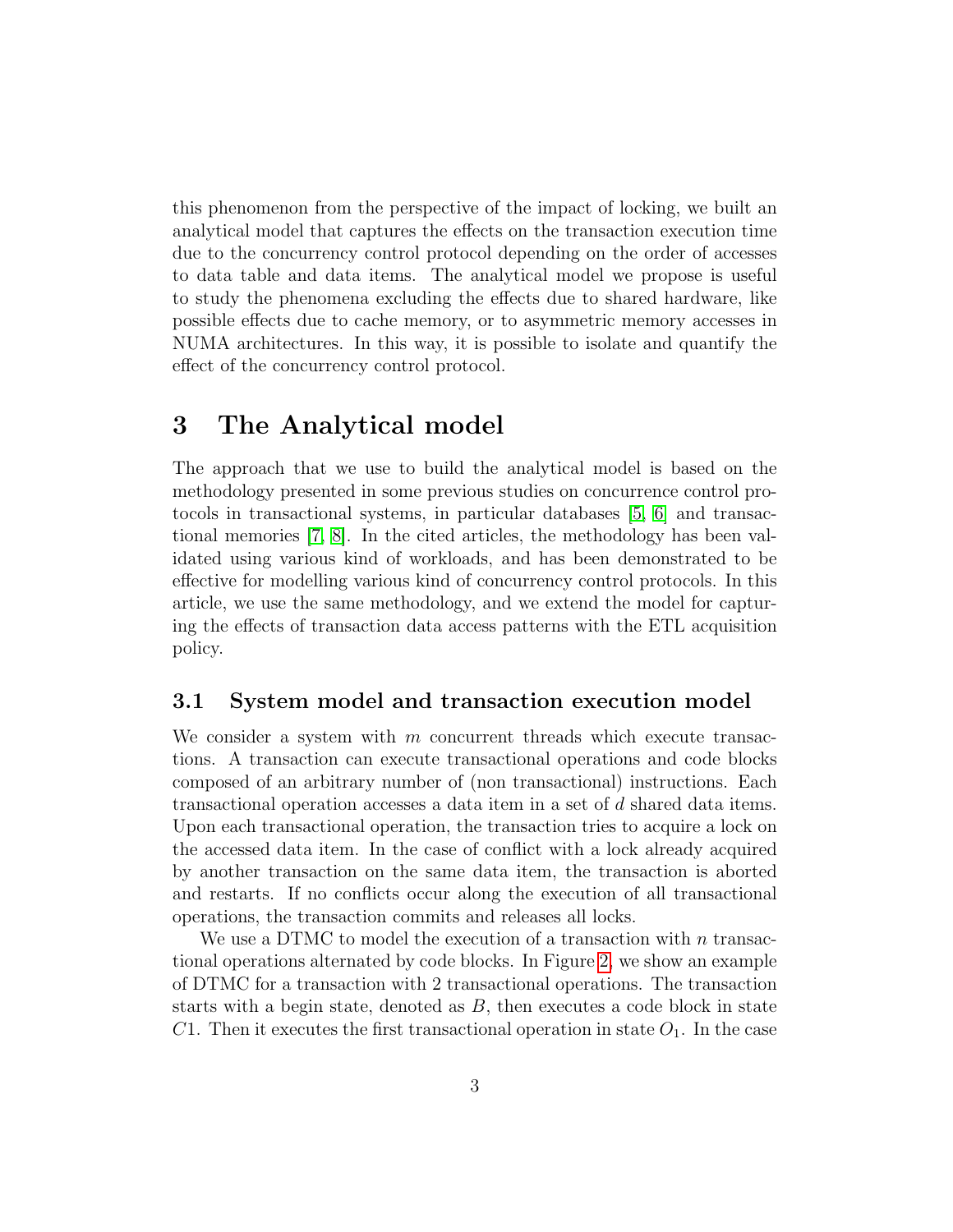of conflict upon the transactional operation, the transaction gets aborted and restarts from state  $B$ .  $P_1$  represents the conflict probability. In the case no conflict occurs, it executes the subsequent code block in state C2. Then it executes the second transactional operation in state  $O_2$ . Again, in the case of conflict it gets aborted and restarts from state  $B$ . The conflict probability is denoted as  $P_2$ . Otherwise, it executes the last code block in state  $C3$  and then commits in state C.



Figure 1: A representation of DTMC with 2 transactional operations.

The above described model is general and can represent transactions with arbitrary sequences of transactional operations and code blocks with arbitrary duration. However, to the aim of our study, it can be further simplified without loss of generality. Indeed, the CTMC is composed of a single absorbing state C, and all the others are transient states. Since we are interested in the evaluation of the average number of visits at each state before the transaction commits, we note that some transient states receive the same number of visits as their successors. Thus, they can be incorporated in them. Specifically, B and  $C_1$  can be incorporated within the subsequent state  $O_1$ , all states  $C_i$  with  $1 < i < n$ , can be incorporated within each subsequent state  $O_i$ , and state  $C_n$  can be incorporated in state C. The new DTMC for a transactions with 2 transactional operations is shown in Figure [2.](#page-4-0)

In this new transaction model, we assume that  $T$  is the vector, with size  $n$ , of the residence times in states  $O_i$ , with  $1 \leq i \leq n$ , and  $t_C$  is the residence time in state C.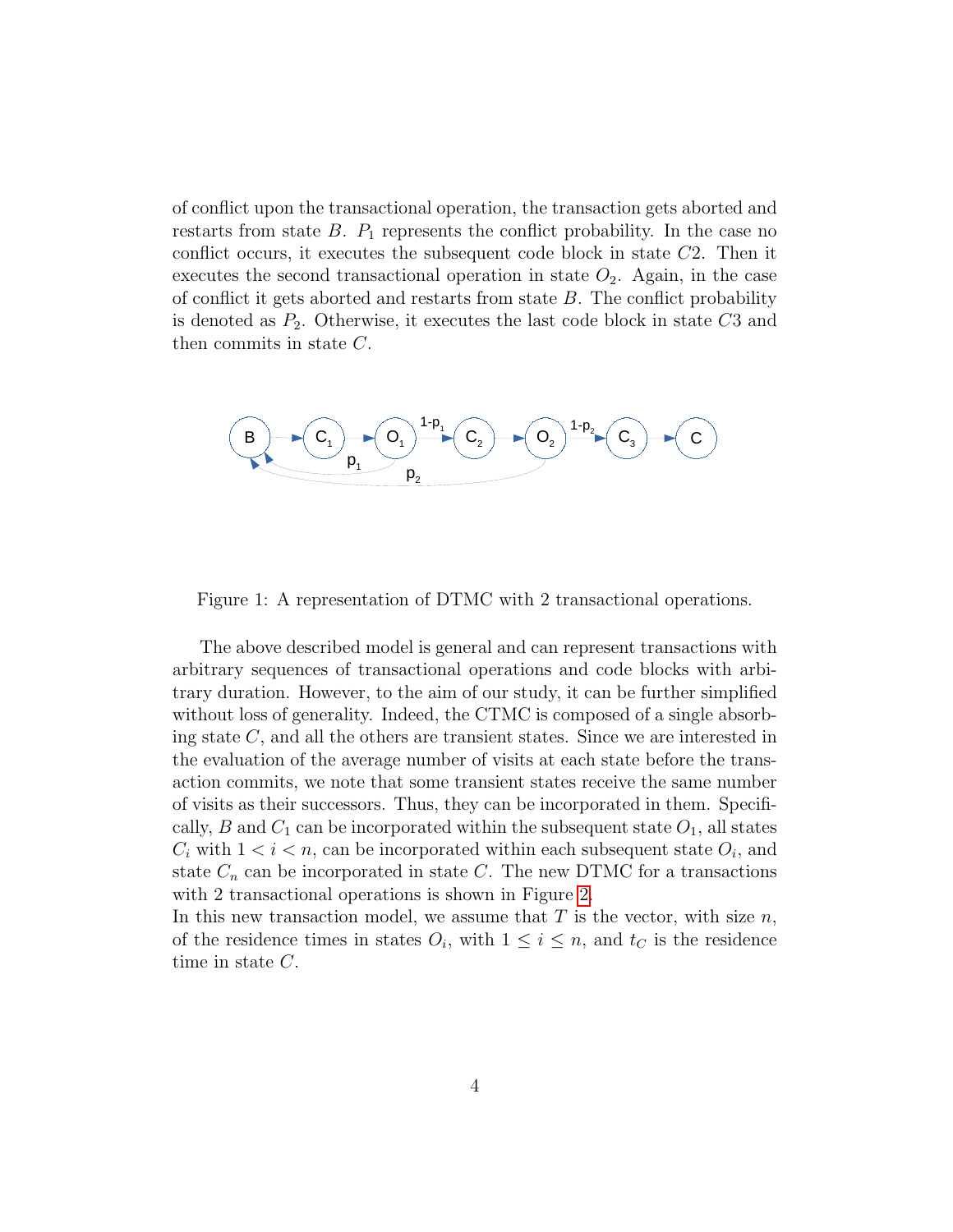

<span id="page-4-0"></span>Figure 2: DTMC with 2 transactional operations.

### 3.2 Average number of visits at each state

The transition matrix of the DTMC of a transaction with  $n = 2$  is the following:

$$
P = \begin{pmatrix} p_1 & 1 - p_1 & 0 \\ p_2 & 0 & 1 - p_2 \\ 0 & 0 & 1 \end{pmatrix}.
$$
 (1)

Denoting with Q the transition matrix among the transient states, which in our case corresponds to the matrix composed of the first 2 rows and columns of  $P$ , we have

$$
Q = \begin{pmatrix} p_1 & 1 - p_1 \\ p_2 & 0 \end{pmatrix},\tag{2}
$$

Thus, the fundamental matrix is

$$
N = (I - Q)^{-1} = \begin{pmatrix} \frac{1}{(p-1)(p-1)} & -\frac{1}{p-1} \\ \frac{p}{(p-1)(p-1)} & -\frac{1}{p-1} \end{pmatrix}.
$$
 (3)

We remark that the element  $N_{i,j}$  represents the average number of visits to state  $j$  before absorption when the initial state is  $i$ . Since the initial state of a transaction execution is always  $O_1$ , then the average number of visits to each state is expressed by the first row of  $N$ , that we denote as  $N_1$ . Thus we have:

<span id="page-4-1"></span>
$$
N_1 = \left(\frac{1}{(p_1 - 1)(p_2 - 1)}, -\frac{1}{p_2 - 1}\right). \tag{4}
$$

Now we consider the DTMC of a transaction with  $n = 3$ , which we show in Figure [3.](#page-5-0)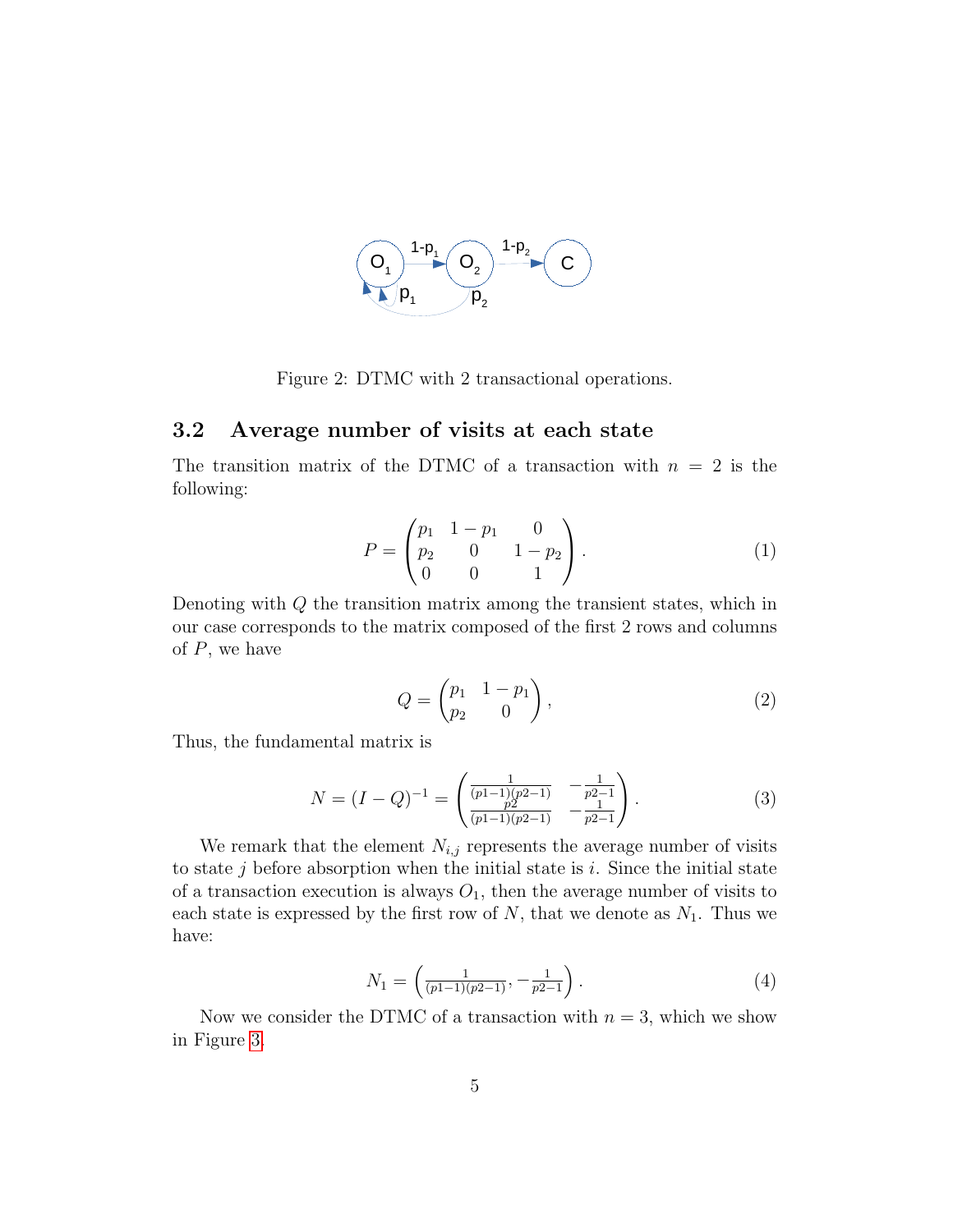

<span id="page-5-0"></span>Figure 3: DTMC with 3 transactional operations.

In this case we have:

$$
P = \begin{pmatrix} p_1 & 1 - p_1 & 0 & 0 \\ p_2 & 0 & 1 - p_2 & 0 \\ p_3 & 0 & 0 & 1 - p_3 \\ 0 & 0 & 0 & 1 \end{pmatrix},
$$
 (5)

, and

$$
Q = \begin{pmatrix} p_1 & 1 - p_1 & 0 \\ p_2 & 0 & 1 - p_2 \\ p_3 & 0 & 0 \end{pmatrix}.
$$
 (6)

Thus, we again calculate  $N_1$ , achieving

<span id="page-5-1"></span>
$$
N_1 = \left( -\frac{1}{((p_1 - 1)(p_2 - 1)(p_3 - 1))}, \frac{1}{(p_2 - 1)(p_3 - 1)}, -\frac{1}{p_3 - 1} \right). \tag{7}
$$

Considering the DTMC of a transaction with  $n = 4$ , we have

$$
P = \begin{pmatrix} p_1 & 1-p_1 & 0 & 0 & 0 \\ p_2 & 0 & 1-p_2 & 0 & 0 \\ p_3 & 0 & 0 & 1-p_3 & 0 \\ p_4 & 0 & 0 & 0 & 1-p_4 \\ 0 & 0 & 0 & 0 & 1 \end{pmatrix},
$$
 (8)

and

$$
Q = \begin{pmatrix} p_1 & 1 - p_1 & 0 & 0 \\ p_2 & 0 & 1 - p_2 & 0 \\ p_3 & 0 & 0 & 1 - p_3 \\ p_4 & 0 & 0 & 0 \end{pmatrix}.
$$
 (9)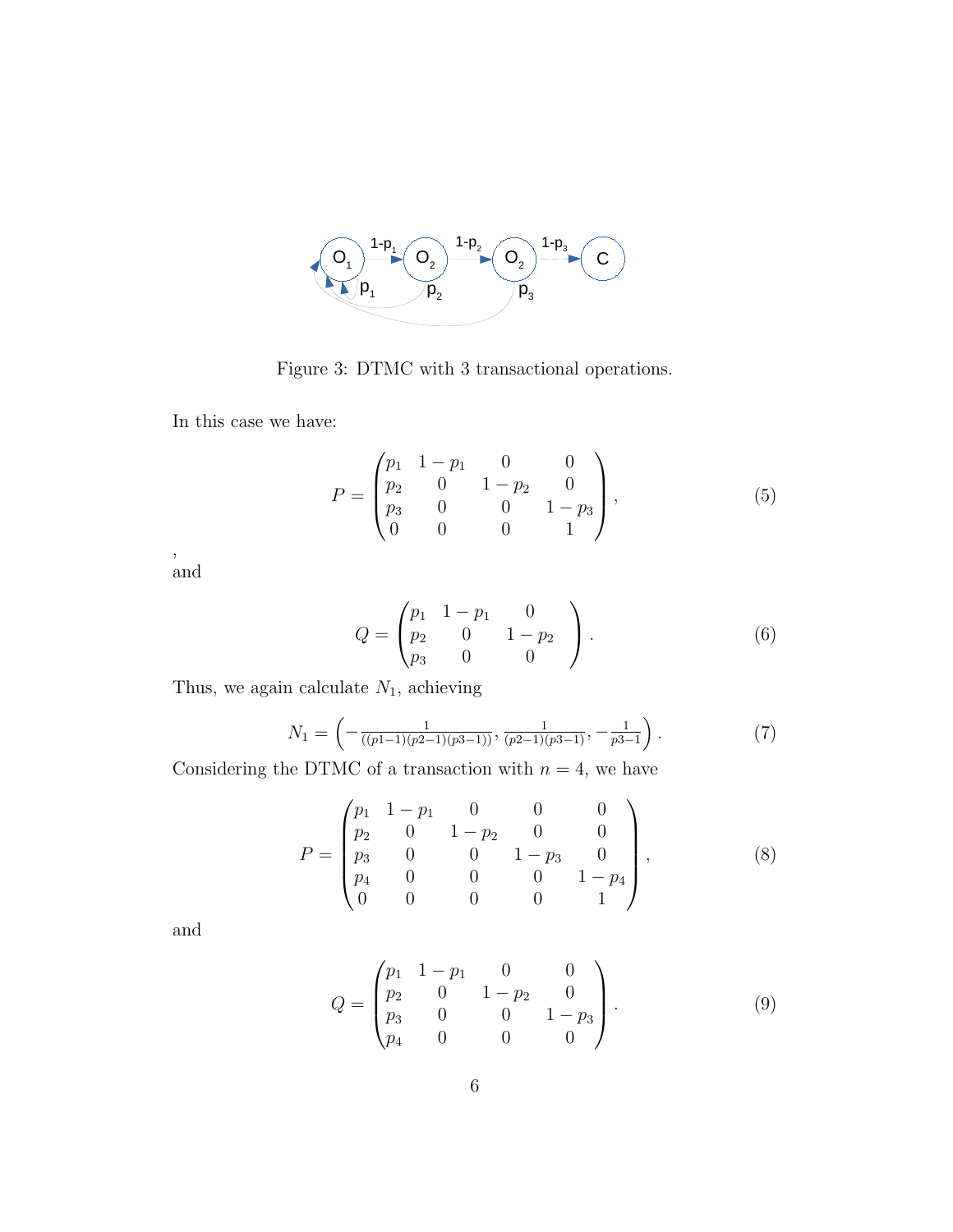Finally,

<span id="page-6-0"></span>
$$
N_1 = \left(\frac{1}{(p_1 - 1)(p_2 - 1)(p_3 - 1)(p_4 - 1)}, \frac{1}{(p_2 - 1)(p_3 - 1)(p_4 - 1)}, \frac{1}{(p_3 - 1)(p_4 - 1)}, -\frac{1}{p_4 - 1}\right). (10)
$$

Thus, we can continue to calculate  $N_1$  while increasing n. However, by observing equations [4,](#page-4-1) [7](#page-5-1) and [10,](#page-6-0) we can intuitively build the expression of  $N_1$  for a transaction with an arbitrary n. Specifically, we have:

$$
N_1 = \left( (-1)^n \frac{1}{\prod_{k=1}^n (p_k - 1)}, (-1)^{n-1} \frac{1}{\prod_{k=2}^n (p_k - 1)}, \dots, (-1)^2 \frac{1}{\prod_{k=n-1}^n (p_k - 1)}, (-1) \frac{1}{p_n - 1} \right). \tag{11}
$$

Finally, denoting with  $N_{1,i}$  the *i-th* element of  $N_1$  (we remark that it represents the average number of visits to state i when the initial state is  $O_1$ , we have:

<span id="page-6-1"></span>
$$
N_{1,i} = (-1)^{n-(i-1)} \frac{1}{\prod_{k=i}^{n} (p_k - 1)}.
$$
\n(12)

By using the vector  $T$  and  $t<sub>C</sub>$ , the average total transaction execution time R can be calculated as follow:

<span id="page-6-2"></span>
$$
R = N_1 \cdot T + t_C. \tag{13}
$$

### 3.3 Lock holding times

We note that a transaction, due to aborts and restarts, can acquire and release a lock on the same data item more than one time. Thus, the total time it keeps locked a data item is given by the sum of the durations of all locks acquired on the data item. Consequently, the average time a transaction keeps locked a data item written at the operation  $O_i$  can be estimated as the total time that the transaction spends in all states  $O_j$  with  $j > i$ , plus the time it spends in state  $C$ . Accordingly, we have:

<span id="page-6-3"></span>
$$
l_i = \sum_{k=i+1}^{n} N_{1,k} \cdot T_k + t_c.
$$
 (14)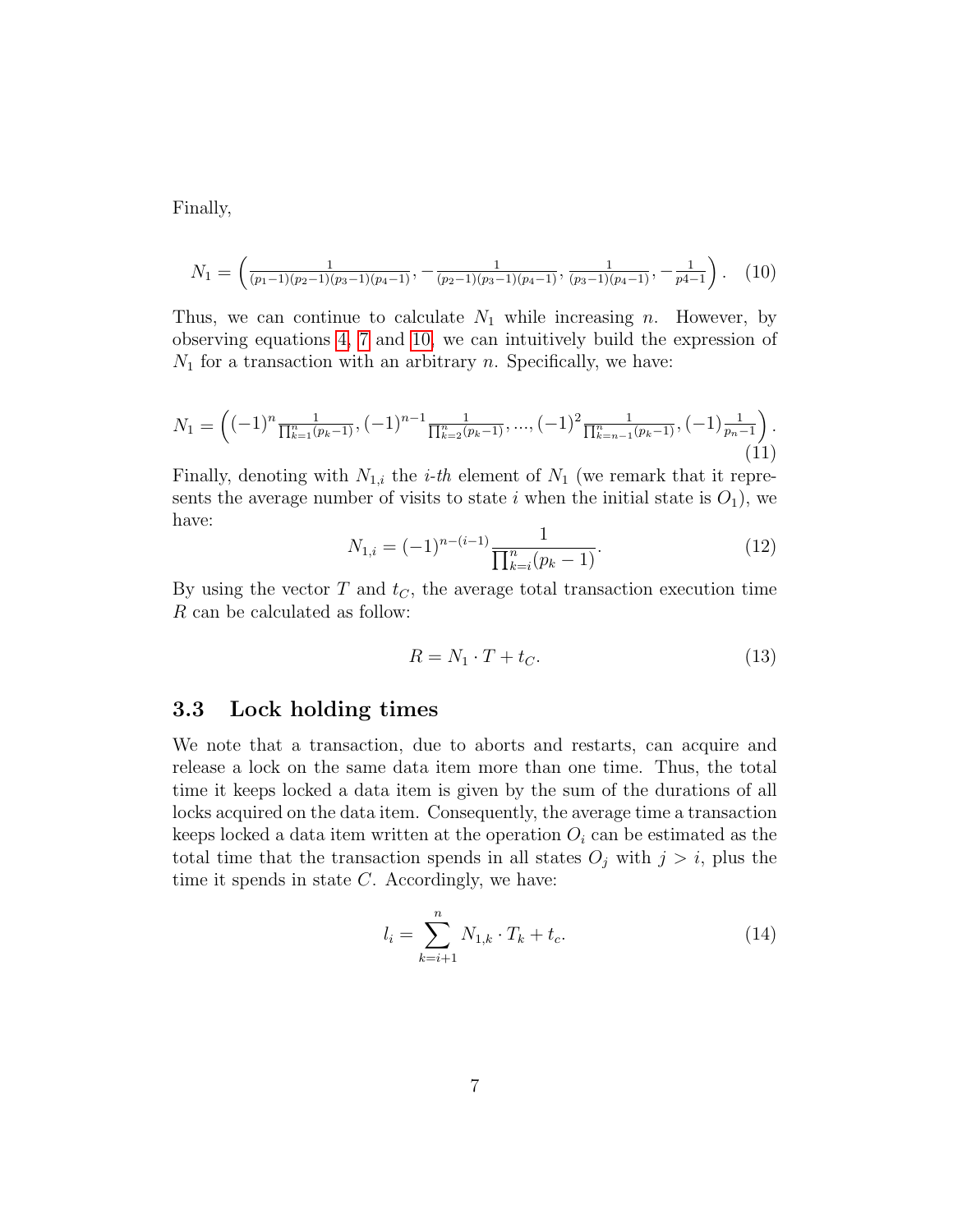#### <span id="page-7-0"></span>3.4 Lock conflict probability

We note that the time  $l_i$  during which a transaction keeps locked a data item is a fraction of the total transaction execution time. Then, denoting with  $f_i$ the average value of this fraction of time, we have:

<span id="page-7-1"></span>
$$
f_i = \frac{l_i}{R}.\tag{15}
$$

Now, we assume that that lock request arrival times of each transaction are independent from lock request arrival times of the other concurrent transactions. Thus, if a transaction a executes a transactional operation on a data item x at operation  $O_i$ ,  $f_i$  can be considered as the probability that a lock request by another concurrent transaction  $b$  on the data item  $x$  conflicts with the lock held by transaction a.

Since in the system there are  $m$  concurrent threads executing transactions, when transaction executes a transactional operation on the data item  $x$  the probability that no conflict occurs with the other  $m-1$  concurrent transactions is equal to the probability that none of the other  $m-1$  concurrent transactions is holding a lock on  $x$ . Thus, the conflict probability can be estimated as the sum of the times the other  $m-1$  concurrent transactions keep locked x divided the average execution times of transactions.

#### 3.5 Transaction data access patterns

Now we extend the model to capture the effects of transaction data access patterns of Scenario 1 and Scenario 2 described in section [2.](#page-1-0)

- Scenario 1. To model the transactional data access patters of Scenario 1, we partition the set of d data items in  $n$  data subsets, each one with size  $s = d/n$ . These subsets represent the different data tables.

Case 1.1. We assume that a subset of threads execute transactions which access data subsets in the same order. Specifically, the first transactional operation accesses a random data item in first data subset 1, the second transactional operation accesses a random data item in the data subset 2, and so on. The remaining threads execute transactions which access data subsets in the inverse order, i.e. the first transactional operation accesses a random data item in the data subset  $n$ , the second transactional operation accesses a random data item in the data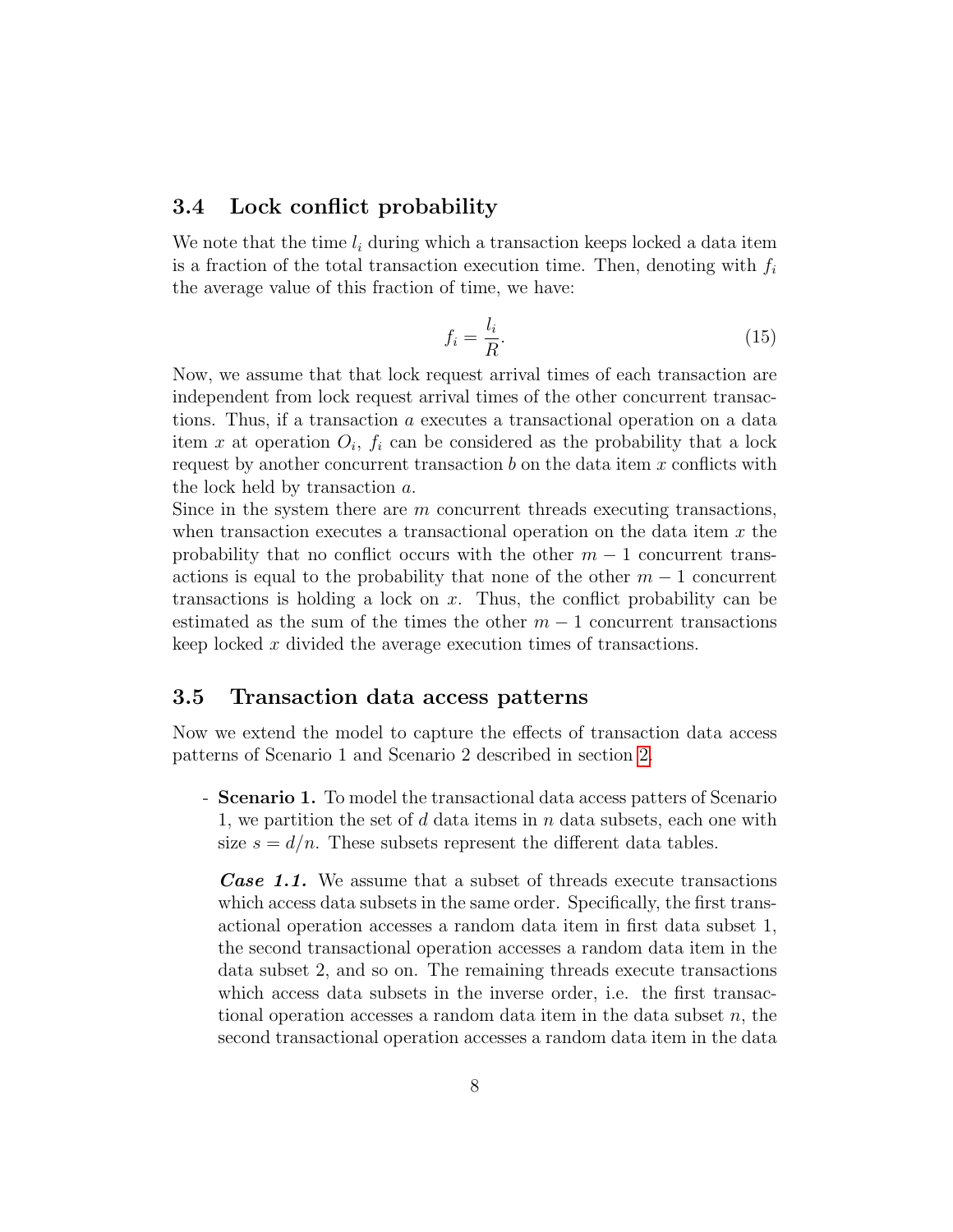subset  $n-1$ , and so on. The sizes of the two subsets of threads are denoted with m' and m'', respectively, having  $m' + m'' = m$ . We note that a transactional operation accesses a given data item within each data subset with probability  $1/s$ .

**Case 1.2.** In this case, we assume that all threads execute transactions which access the different data subsets in the same order. Specifically, the first transactional operation accesses a random data item in the data subset 1, the second transactional operation accesses a random data item in the data subset 2, and so on. Also in this case, a transactional operation accesses a given data item within each data subset with probability  $1/s$ .

- Scenario 2. To model the transactional data access patters of Scenario 2, we consider as follows.

**Case 2.1.** We assume that all threads execute transactions where all transactional operations access a random data item in the whole set of m data items. Hence, a transactional operation accesses a given data item within each data subset with probability  $1/m$ .

**Case 2.2.** We assume that all threads execute transactions that access randomly selected data items in the whole set of m data items, but data items are ordered in ascending way before the transaction execution.

For simplicity, we start from modelling Case 1.2. When a transaction accesses a data item at the transactional operation  $O_i$ , it accesses a random data item in the *i-th* subset. Further, we know that all data items in the *i-th* subset are accessed by all the other  $m-1$  concurrent transactions at the transactional operation  $O_i$ . Consequently, all the other  $m-1$  concurrent transactions access x with probability  $1/s$ , and the average fraction of time they keep locked x is  $f_i$ . Thus, based on our discussion at the end of Section [3.4,](#page-7-0) the lock conflict probability  $p_i$  can be calculated as follows:

<span id="page-8-0"></span>
$$
p_i = \frac{1}{s}(m-1)f_i.
$$
 (16)

Now we consider Case 1.1, transactions executed by threads of the first subset execute the same data access pattern as in the first scenario. Accordingly, when a transaction that accesses a data item at the transactional operation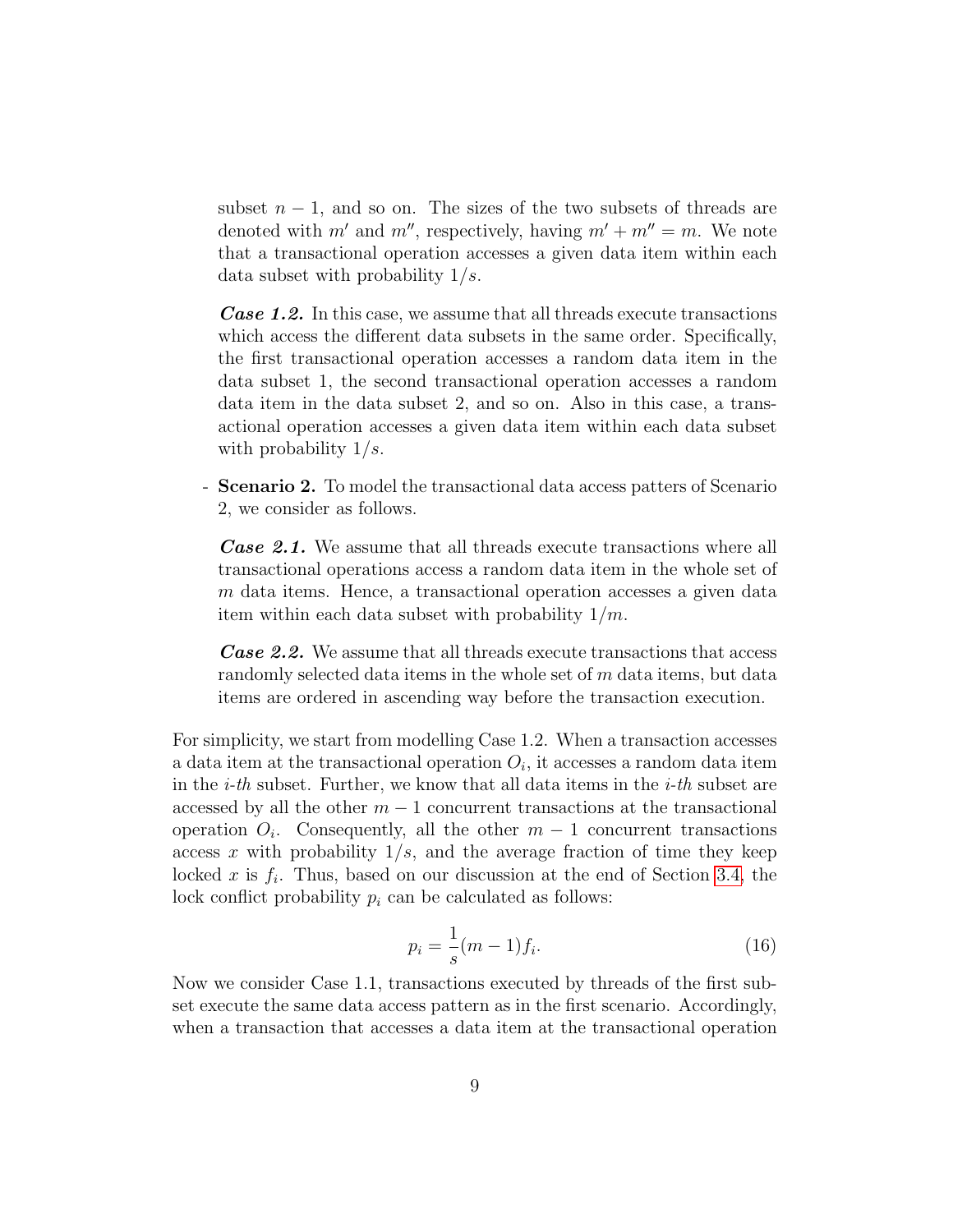$O_i$  the probability to conflict with one of the other  $m' - 1$  concurrent transactions executed by the first subset of threads, that we denote with  $p'_i$ , can be calculated as:

<span id="page-9-0"></span>
$$
p_i' = \frac{1}{s} (m' - 1) f_i.
$$
 (17)

A transaction executed by a thread of the first subset can also conflict with transactions executed by threads of the second subset. Accordingly, when the transaction accesses a data item at the transactional operation  $O_i$ , the probability to conflict with one of the other  $m''$  concurrent transactions executed by the second subset of threads, that we denote with  $p''_i$ , can be calculated as:

<span id="page-9-1"></span>
$$
p_i'' = \frac{1}{s} m'' f_{n-i+1}.
$$
\n(18)

Thus, the overall conflict probability when a transaction accesses a data item at the transactional operation  $O_i$  is:

<span id="page-9-2"></span>
$$
p_i = p'_i + p''_i. \tag{19}
$$

Now we consider Case 2.1. When a transaction accesses a data item at the transactional operation  $O_i$ , it accesses a random data item in the whole sub of d data items. Since also all the other  $m-1$  transactions access a random data item at each transactional operation, then the average fraction  $f^{avg}$  of time a transaction keeps locked a data item is equal to:

<span id="page-9-3"></span>
$$
f^{avg} = \sum_{k=1}^{n} \frac{f_k}{n}.
$$
\n(20)

Thus, considering that all the other  $m-1$  transactions execute n transactional operations that access random data items, the lock conflict probability  $p_i$  can be calculated as follows:

<span id="page-9-4"></span>
$$
p_i = \frac{n}{d} \cdot f^{avg} \cdot (m-1). \tag{21}
$$

Finally, we consider Case 2.2. All transaction data access patterns in this case include *n* data items randomly extracted from the set of  $d$  data items, and then they are ordered in ascending way. Thus, we need to calculate for each transactional operation  $O_i$ , the probability that will be accessed each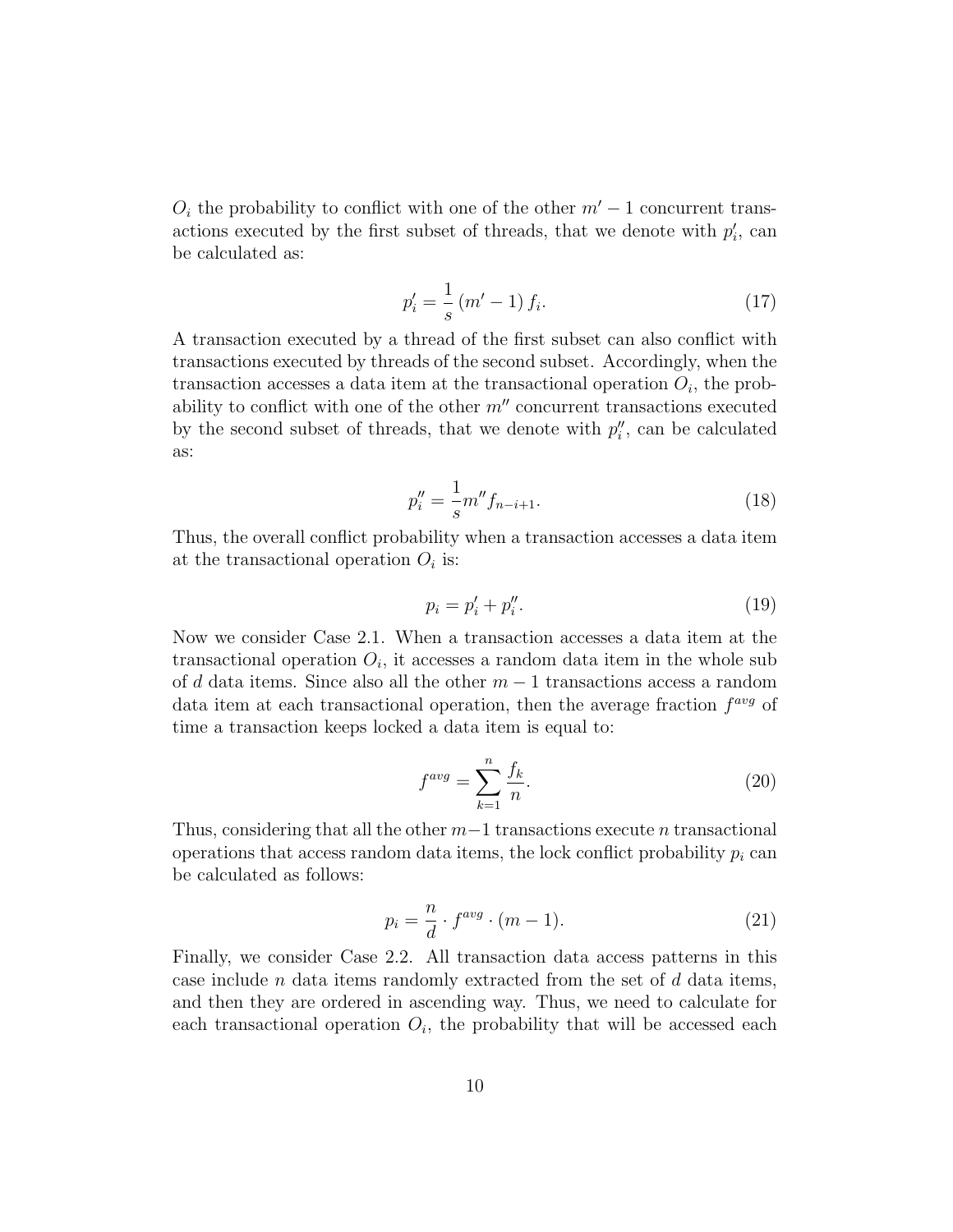specific data items, i.e the probability  $P_{i,x}$  that at operation  $O_i$  a data item x will be accessed. For simplicity, we consider that  $x$  is the ordinal number of the data item. Thus, it is possible to show that (a proof is reported in the appendix of this article):

<span id="page-10-0"></span>
$$
P_{i,x} = \frac{\binom{x-1}{i-1} \cdot \binom{d-x}{n-i}}{\binom{d}{n}}.\tag{22}
$$

Consequently, the lock conflict probability  $p_i$  can be calculated on basis of the probability to access the different data items at each transactional operation  $O_i$ . Specifically, assuming that a transaction accesses data item x at transactional operation  $O_i$ , a conflict can occur with a concurrent transaction if the concurrent transaction accesses data item  $x$  at one of its  $n$  transactional operations. We note that the fraction of time the concurrent transaction keeps locked a date item changes depending on the transactional operation it is accessed. Thus, the average fraction of time can be calculated as follow:

<span id="page-10-1"></span>
$$
f_x^{avg} = \sum_{k=1}^{n} P_{k,x} \cdot f_k.
$$
 (23)

Finally, the conflict probability  $p_i$  can be estimated as follow:

<span id="page-10-2"></span>
$$
p_i = \sum_{x=1}^{d} (P_{i,x} \cdot f_x^{avg}) \cdot (m-1).
$$
 (24)

### 3.6 Solving the analytical model

The Analytical model can be solved using an iterative approach. Initially, values to variables m, d, n, t<sub>C</sub>, to the vector T and to m' and m'' have to be assigned  $(m'$  and  $m''$  are required only for Case 1.2). Then, we can assign the initial value 0 to all conflict probability, i.e.  $p_i = 0$ , with  $1 \leq i \leq n$ , and to R. Thus, for each iteration the following sequence of equations have to be solved:

- Equations [12,](#page-6-1) [13,](#page-6-2) [14,](#page-6-3) [15,](#page-7-1) and then
- Equations [16](#page-8-0) (only for Case 1.1), otherwise
- Equations [17,](#page-9-0) [18](#page-9-1) and [19](#page-9-2) (only for Case 1.2), otherwise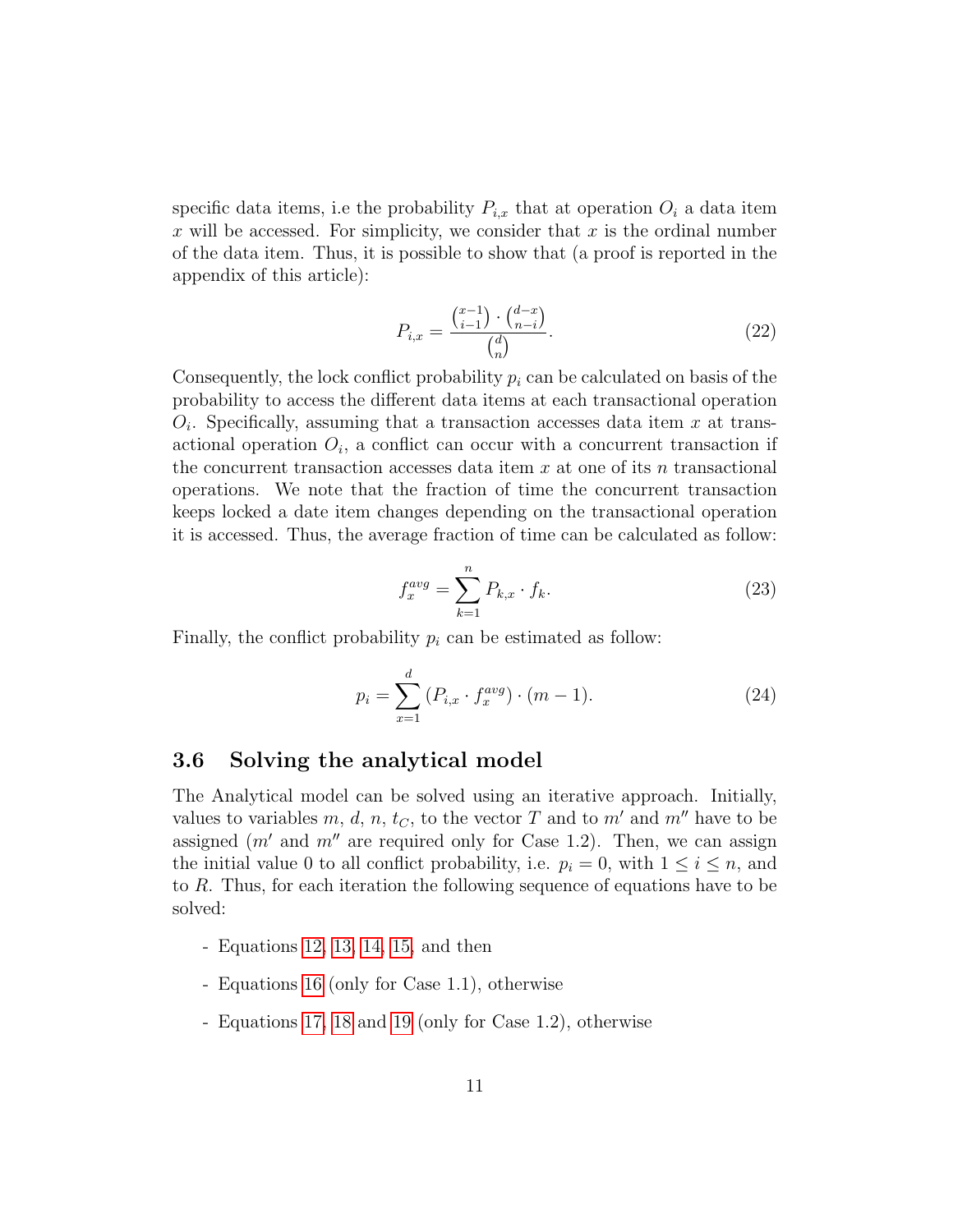- Equations [20](#page-9-3) and [21](#page-9-4) (only for Case 2.1), otherwise
- Equations [22,](#page-10-0) [23](#page-10-1) and [24](#page-10-2) (only for Case 2.2).

At the end of each iteration, the calculated value of R can be compared with the value of  $R$  calculated during the previous iteration. If the absolute difference is less that an arbitrary value  $\epsilon$ , the iterations can stop. We note that  $\epsilon$  expresses the precision that we expect in the evaluation of R. For example, if we use milliseconds as a time unit, and we set  $\epsilon = 0.001$ , the expected error on R is at most  $2 \cdot 0.001 = 0.002$  milliseconds.

# References

- <span id="page-11-0"></span>[1] Alexander Thomasian. Concurrency control: Methods, performance, and analysis. ACM Comput. Surv., 30(1):70–119, March 1998.
- <span id="page-11-1"></span>[2] Tim Harris, James Larus, and Ravi Rajwar. Transactional Memory, 2nd Edition. Morgan and Claypool Publishers, 2nd edition, 2010.
- <span id="page-11-2"></span>[3] Georg Lausen. Two-Phase Locking, pages 3214–3218. Springer US, Boston, MA, 2009.
- <span id="page-11-3"></span>[4] Pascal Felber, Christof Fetzer, and Torvald Riegel. Dynamic performance tuning of word-based software transactional memory. In Proceedings of the 13th ACM SIGPLAN Symposium on Principles and Practice of Parallel Programming, PPoPP '08, page 237–246, New York, NY, USA, 2008. Association for Computing Machinery.
- <span id="page-11-4"></span>[5] Pierangelo di Sanzo, Bruno Ciciani, Francesco Quaglia, and Paolo Romano. A performance model of multi-version concurrency control. In Ethan L. Miller and Carey L. Williamson, editors, MASCOTS, pages 41–50. IEEE Computer Society, 2008.
- <span id="page-11-5"></span>[6] Pierangelo Di Sanzo, Roberto Palmieri, Bruno Ciciani, Francesco Quaglia, and Paolo Romano. Analytical modeling of lock-based concurrency control with arbitrary transaction data access patterns. In Proceedings of the first joint WOSP/SIPEW international conference on Performance engineering, WOSP/SIPEW '10, pages 69–78, New York, NY, USA, 2010. ACM.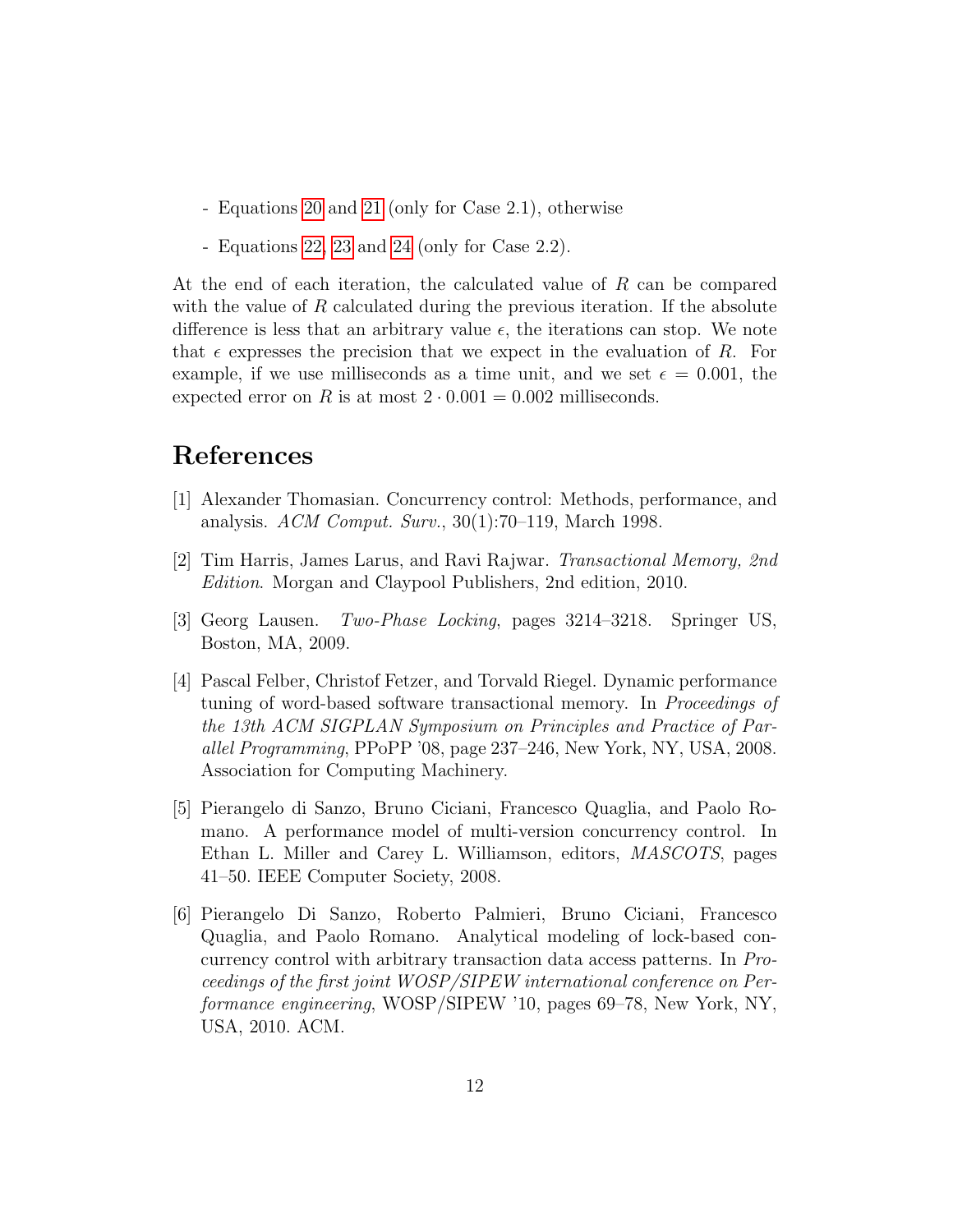- <span id="page-12-0"></span>[7] Z. He and B. Hong. Modeling the run-time behavior of transactional memory. In 2010 IEEE International Symposium on Modeling, Analysis and Simulation of Computer and Telecommunication Systems, pages 307– 315, 2010.
- <span id="page-12-1"></span>[8] Pierangelo Di Sanzo, Bruno Ciciani, Roberto Palmieri, Francesco Quaglia, and Paolo Romano. On the analytical modeling of concurrency control algorithms for software transactional memories: The case of commit-time-locking. Perform. Eval., 69(5):187–205, May 2012.
- <span id="page-12-2"></span>[9] H. A. David and H. N. Nagaraja. Order Statistics. John Wiley & Sons, Inc., July 2003.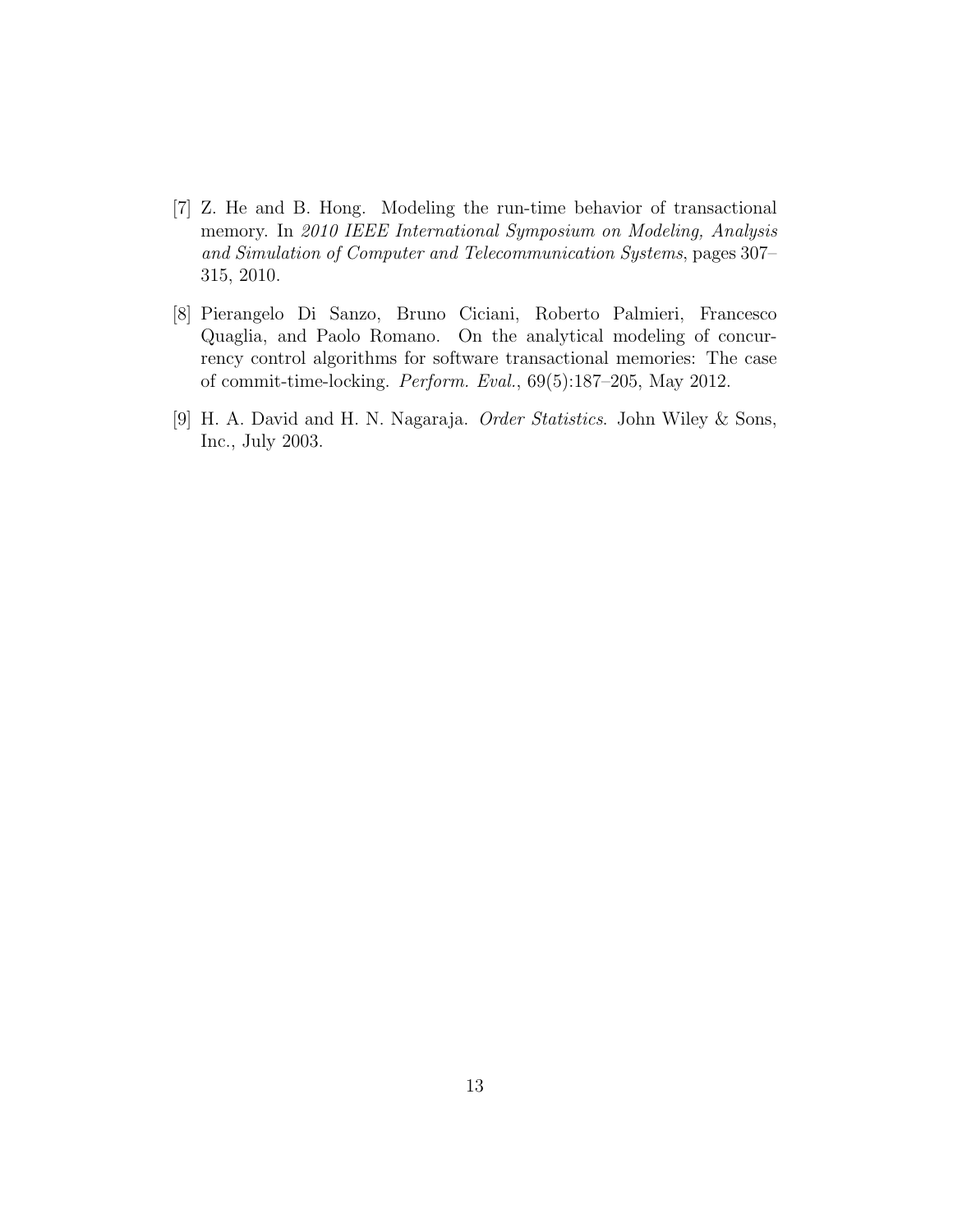# Appendix

In this appendix we report a justification of Equation [22.](#page-10-0) The associated problem statement can be defined as follows.

#### Problem statement

We assume that S is a set of d elements, and that  $\preceq$  a total order relation on S. n elements are randomly extracted from S and then are ordered according to  $\preceq$ .  $P_{i,x}$  denotes the probability that in *i*-th position of the ordered set of extracted elements there is the  $x$ -th element of the elements of S ordered according to the  $\preceq$ . We have:

<span id="page-13-0"></span>
$$
P_{i,x} = \frac{\binom{x-1}{i-1} \cdot \binom{n-x}{k-i}}{\binom{n}{k}}.
$$
\n(25)

The problem falls within the scope of the order statistics problems [\[9\]](#page-12-2), where  $P_{i,x}$  corresponds to the probability density function of the *i*-th order statistic of the set of the  $n$  randomly extracted elements. In the follow, we report an intuitive procedure for deriving the expression of  $P_{i,x}$ .

#### Procedure

For simplicity, we assume that  $S$  is the set of the first n natural numbers. The proof can be generalized because each total order relation on a set of  $n$ elements induces a bijection with the first  $n$  natural numbers.

The possible subsets of  $k$  elements extracted from  $S$  are all the possible k–combinations of S. We denote with C the set of all the ordered  $k$ −combinations of S. The cardinality of C can be calculated as:

$$
|C| = \binom{n}{k}.\tag{26}
$$

We have to evaluate the number of  $k$ -combinations of  $C$  in which an element  $x \in S$  appears in the *i*-th position. We denote with  $C_{x,i} \subseteq C$  the subset of k-combinations in which x appears in the *i*-th position. To achieve Equation [25](#page-13-0) we use an iterative reasoning, starting from  $C_{x,1}$ .

 $C_{x,1}$  includes all k-combinations in which in the subsequent  $k-1$  positions of position 1 there is a  $(k-1)$ -combination of the other  $n-x$  elements of S that are greater than x. Thus the cardinality of  $C_{x,1}$  is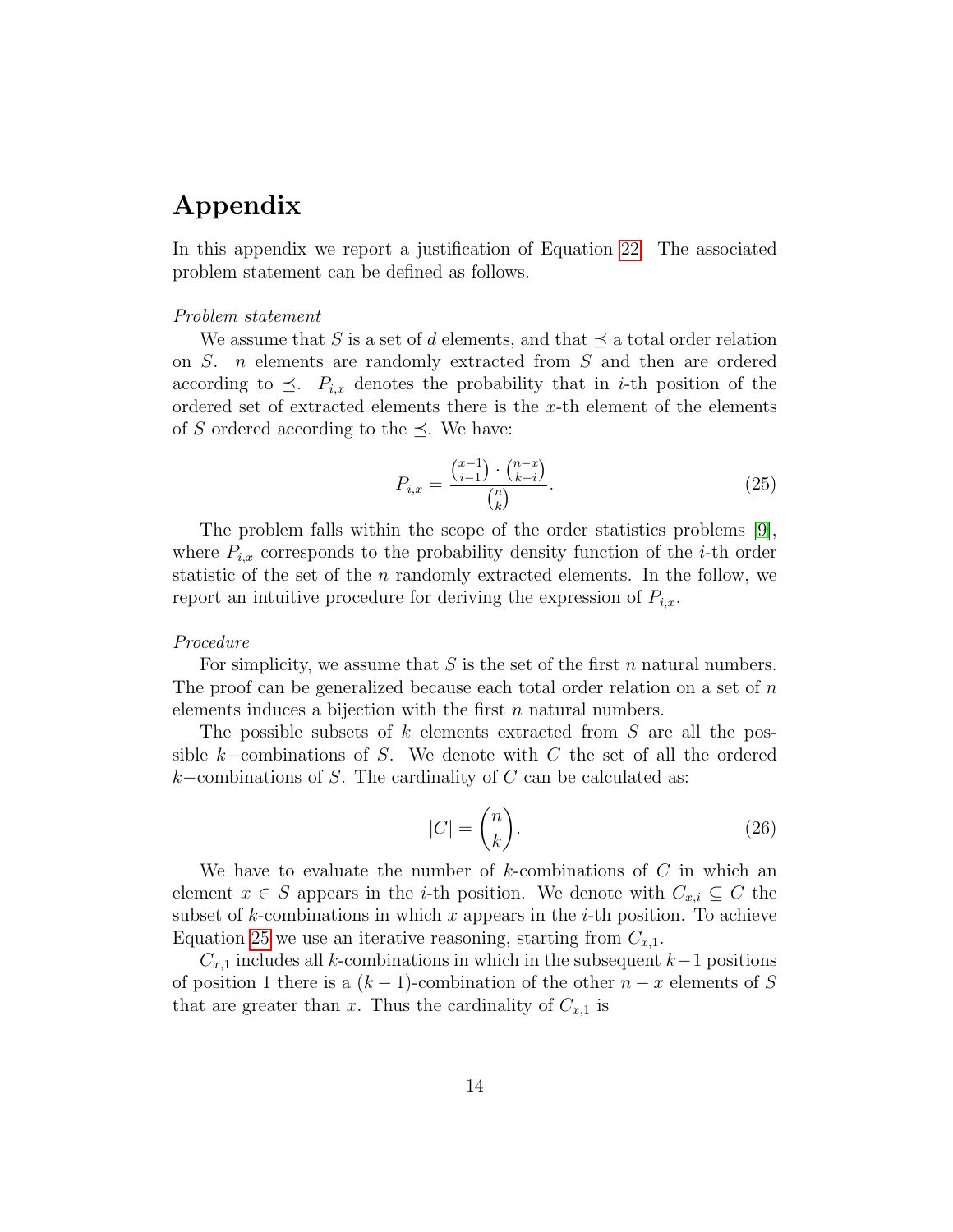$$
|C_{x,1}| = \binom{n-x}{k-1}.\tag{27}
$$

 $C_{x,2}$  includes all k-combinations in which:

- in position 1 there is a 1-combination of the  $x-1$  elements of S that are less than  $x$ , and
- in the subsequent  $k-2$  positions of position 2, there is a  $(k-2)$ combination of the  $n - x$  elements of S that are greater than x.

Denoting with  $C_x^p$  $x_1^p$  the set of 1-combinations of the  $x-1$  elements of S that are less than x, and with  $C_{x,2}^s$  the set of  $(k-2)$ -combinations of the  $n - x$  elements of S that are greater than x, we have

$$
|C_{x,2}^p| = \binom{x-1}{1} \tag{28}
$$

and

$$
|C_{x,2}^s| = \binom{n-x}{k-2},\tag{29}
$$

thus we have:

$$
|C_{x,2}| = \binom{x-1}{1} \cdot \binom{n-x}{k-2}.\tag{30}
$$

 $C_{x,3}$  includes all k-combinations in which:

- in positions 1 and 2 there is a 2-combination of the  $x 1$  elements of  $S$  that are less than  $x$ , and
- in the subsequent  $k-3$  positions of position 3, there is a  $(k-3)$ combination of the  $n - x$  elements of S that are greater than x.

Denoting with  $C_x^p$  $x_3^p$  the set of 2-combinations of the  $x-1$  elements of S that are less than x, and with  $C_{x,3}^s$  the set of  $(k-3)$ -combinations of the  $n - x$  elements of S that are greater than x, we have

$$
|C_{x,3}^p| = \binom{x-1}{2} \tag{31}
$$

and

$$
|C_{x,3}^s| = \binom{n-x}{k-3},\tag{32}
$$